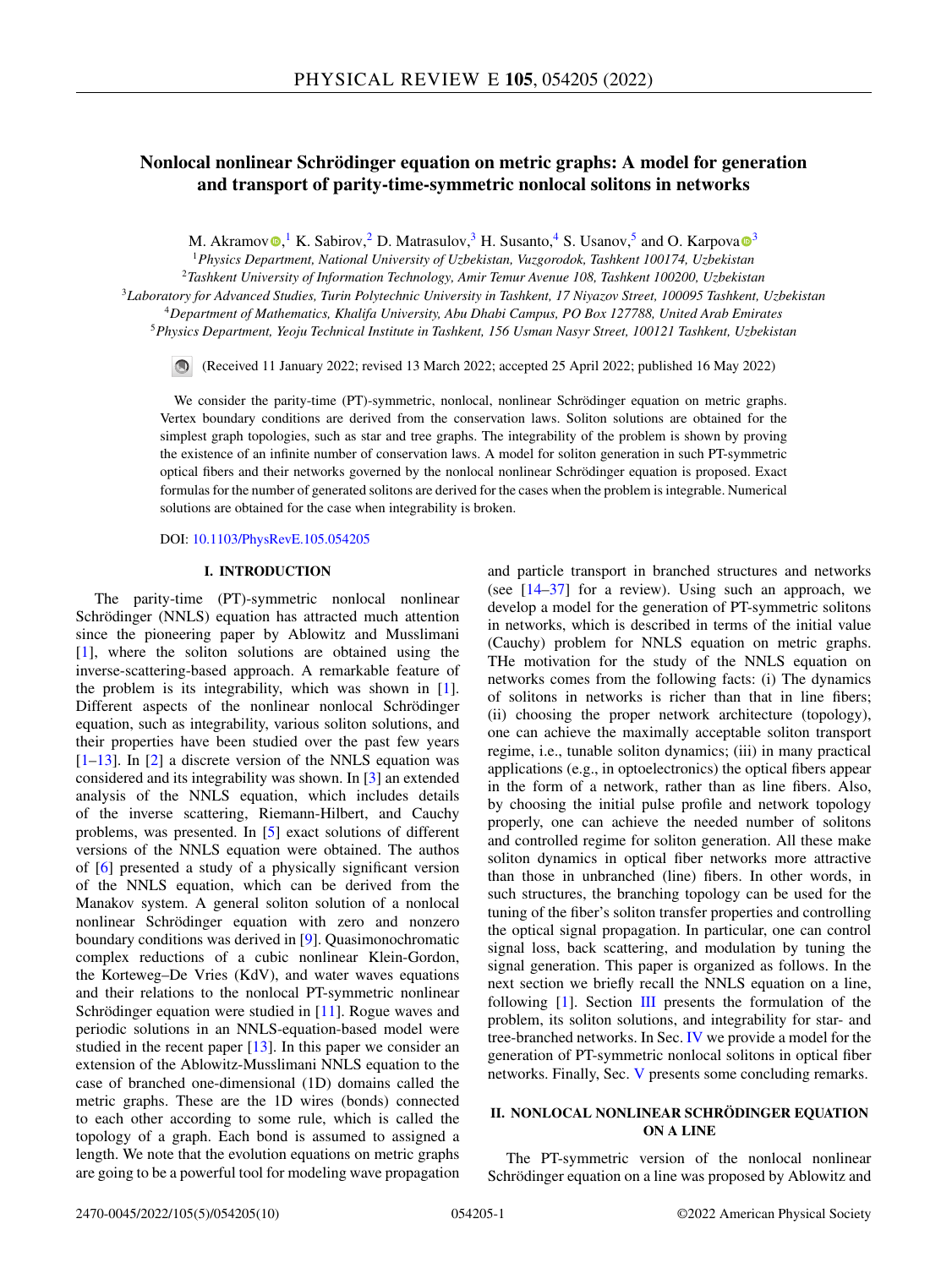<span id="page-1-0"></span>Musslimani in [\[1\]](#page-9-0) and was studied later in different contexts. Explicitly, NNLSE on a line can be written as

$$
i\frac{\partial}{\partial t}q(x,t) = \frac{\partial^2}{\partial x^2}q(x,t) + 2q^2(x,t)q^*(-x,t).
$$
 (1)

Equation (1) can be rewritten as

$$
\frac{\partial}{\partial t}q(x,t) = -i\frac{\partial^2}{\partial x^2}q(x,t) + iV(x,t)q(x,t),\tag{2}
$$

where  $V = -2q(x, t)q^*(-x, t)$  is the PT-symmetric selfinduced potential. Equation (2) describes the PT-symmetric optical solitons propagating in the optical waveguide having a "gain-and-loss" structure. The one-soliton solution of Eq. (1) can be obtained using the inverse scattering method and given as [\[1\]](#page-9-0)

$$
q(x,t) = -\frac{2(\eta_1 + \bar{\eta}_1)e^{i\bar{\theta}_1}e^{-4i\bar{\eta}_1^2 t}e^{-2\bar{\eta}_1 x}}{1 + e^{i(\theta_1 + \bar{\theta}_1)}e^{4i(\eta_1^2 - \bar{\eta}_1^2)t}e^{-2(\eta_1 + \bar{\eta}_1)x}}.
$$
(3)

As it was stated in [\[1\]](#page-9-0), solution given by Eq.  $(3)$  describes the breathing soliton, whose center of mass oscillates around a fixed point. A bright (traveling) soliton solution was found in the [\[7\]](#page-9-0) and can be written as

$$
q(x,t) = \frac{\alpha e^{\bar{\xi}_1}}{1 + e^{\xi_1 + \bar{\xi}_1 + \Delta}},
$$
\n(4)

and the parity transformed complex conjugate solution can be obtained as [\[7\]](#page-9-0)

$$
q^*(-x.t) = [q(x.t)]^*|_{x \to -x} = \frac{\beta e^{\xi_1}}{1 + e^{\xi_1 + \xi_1 + \Delta}},
$$
(5)

where  $\xi_1 = ik_1x - ik_1^2t + \xi_1^{(0)}$ ,  $\bar{\xi}_1 = ik_1x + ik_1^2t + \bar{\xi}_1^{(0)}$ ,  $e^{\Delta} =$  $-\frac{\alpha\beta}{\kappa}$ ,  $\kappa = (k_1 + \bar{k}_1)^2$ ,  $k_1$ ,  $\bar{k}_1$ , α, β,  $\xi_1^{(0)}$ ,  $\xi_1^{(0)}$  are arbitrary complex constants and  $\bar{k}_1$ ,  $\beta$ ,  $\bar{\xi}_1^{(0)}$  are complex conjugates of  $k_1, \alpha, \xi_1^{(0)}$ , respectively. Two conservative quantities (integrals of motion) can be determined for Eq.  $(1)$  as the norm

$$
C_0(t) = \int_{-\infty}^{+\infty} q(x, t) q^*(-x, t) dx,
$$
 (6)

and the energy

$$
C_2(t) = \int_{-\infty}^{+\infty} \left[ \frac{\partial}{\partial x} q(x, t) \cdot \frac{\partial}{\partial x} q^*(-x, t) + q^2(x, t) \cdot q^{*2}(-x, t) \right] dx.
$$
 (7)

The integrability of Eq.  $(1)$  was proven in  $[1]$  by showing the existence of the infinite number of conserving quantities. In the next section we will extend the study of  $[1]$  to the case of 1D branched domains given in terms of the metric graphs.



FIG. 1. Star graph with six bonds.

### **III. EXTENSION TO A STAR GRAPH**

## **A. Vertex boundary conditions and soliton solutions**

Consider the following nonlocal nonlinear Schrödinger equation which is written on the each bond of the star graph with six bonds  $b_{\pm j}$  (see Fig. 1), for which a coordinate  $x_{\pm j}$ is assigned. Choosing the origin of the coordinates at the vertex, 0 for bond  $b_{-j}$  we put  $x_{-j} \in (-\infty, 0]$  and for  $b_j$  we fix  $x_j \in [0, +\infty)$ :

$$
i\frac{\partial}{\partial t}q_{\pm j}(x,t) = \frac{\partial^2}{\partial x^2}q_{\pm j}(x,t) + \sqrt{\beta_j \beta_{-j}}q_{\pm j}^2(x,t)q_{\mp j}^*(-x,t),\tag{8}
$$

where  $q_{\pm i}(x, t)$  at  $x \in b_{\pm i}$  and  $j = 1, 2, 3$ .

A very important feature of Eq.  $(8)$  is the fact that it is a system of the NNLS equations, where components of  $q_{\pm j}$  are mixed in the nonlinear term. Unlike classical NLSE on graphs, where the components of the solution are related to each other via the vertex boundary conditions, in Eq.  $(8)$ , components with opposite signs are mixed via the nonlinear term, while other components are connected to each other via the vertex boundary conditions. Such mixing of the components,  $q_{\pm j}$ in Eq. (8) occurs due to the presence of the factor,  $\sqrt{\beta_i \beta_{-i}}$ . To solve Eq. (8), one needs to impose boundary conditions at the graph branching point (vertex). Such conditions can be derived from the fundamental conservation laws. Here we use the norm and the energy conservation to derive the vertex boundary conditions.

For the above nonlocal NLSE, the norm is determined as [\[1\]](#page-9-0)

$$
C_0(t) = \sum_{j=1}^3 \left[ \int_{b_j} q_j(x, t) q_{-j}^*(-x, t) dx + \int_{b_{-j}} q_{-j}(x, t) q_j^*(-x, t) dx \right].
$$
 (9)

From the norm conservation,  $\dot{C}_0 = 0$  we have

$$
\sum_{j=1}^{3} \text{Im} \left[ \frac{\partial}{\partial x} q_j(x, t) \cdot q_{-j}^*(-x, t) \right] \Big|_{x \to +0}
$$

$$
= \sum_{j=1}^{3} \text{Im} \left[ \frac{\partial}{\partial x} q_{-j}(x, t) \cdot q_j^*(-x, t) \right] \Big|_{x \to -0}.
$$
(10)

Another conserving quantity, i.e., the energy is given by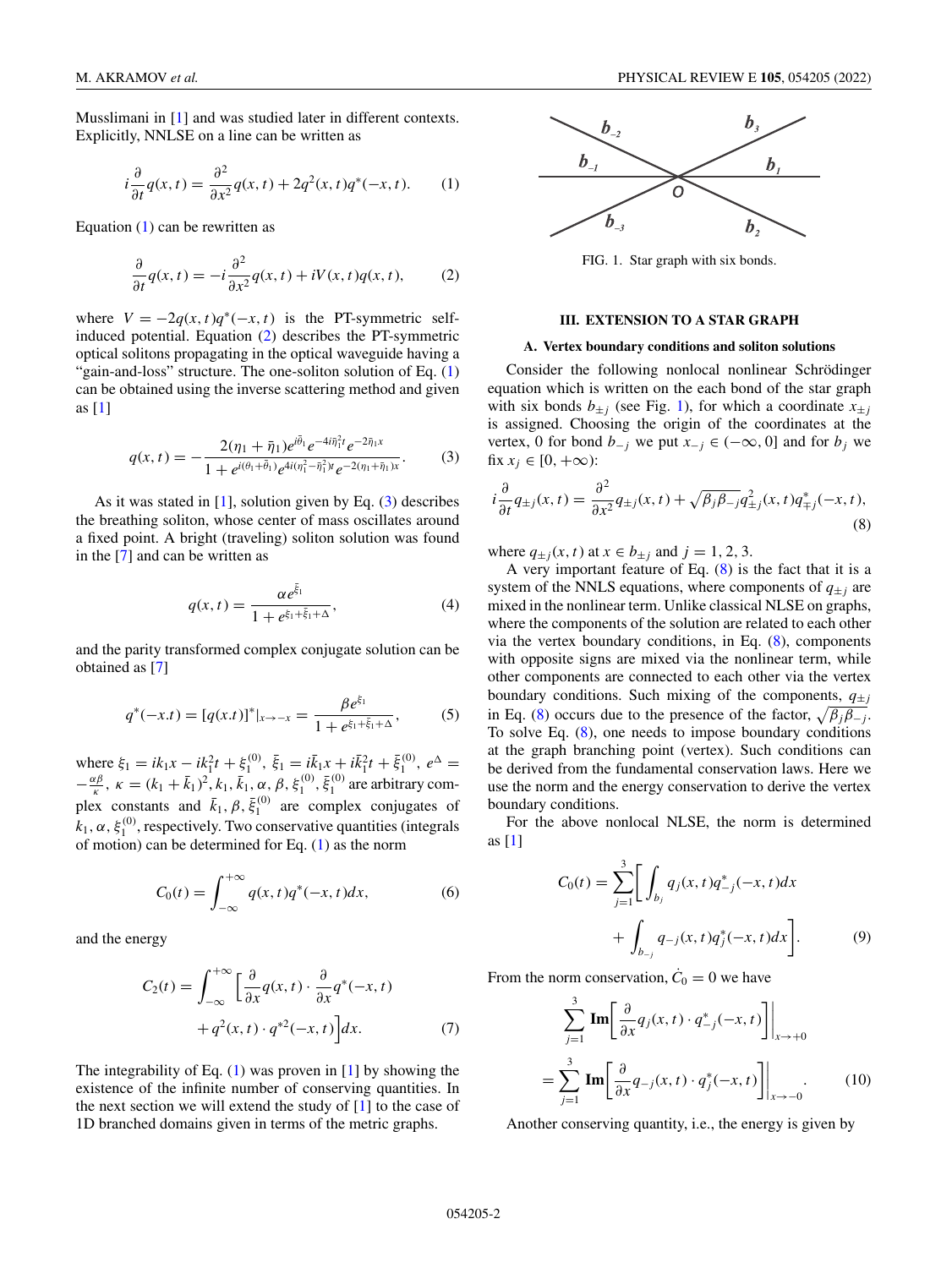<span id="page-2-0"></span>
$$
C_2(t) = \sum_{j=1}^3 \left[ \int_{b_j} \left( \frac{\partial}{\partial x} q_j(x, t) \cdot \frac{\partial}{\partial x} q_{-j}^*(-x, t) + \frac{\sqrt{\beta_j \beta_{-j}}}{2} q_j^2(x, t) \cdot q_{-j}^{*2}(-x, t) \right) dx \right. \\
\left. + \int_{b_{-j}} \left( \frac{\partial}{\partial x} q_{-j}(x, t) \cdot \frac{\partial}{\partial x} q_j^*(-x, t) + \frac{\sqrt{\beta_j \beta_{-j}}}{2} q_{-j}^2(x, t) \cdot q_j^{*2}(-x, t) \right) dx \right].
$$
\n(11)

The energy conservation,  $\dot{C}_2 = 0$  leads to

$$
\sum_{j=1}^{3} \mathbf{Re} \left[ \frac{\partial}{\partial t} q_{-j}^{*}(-x, t) \cdot \frac{\partial}{\partial x} q_{j}(x, t) \right] \Big|_{x \to +0} = \sum_{j=1}^{3} \mathbf{Re} \left[ \frac{\partial}{\partial t} q_{j}^{*}(-x, t) \cdot \frac{\partial}{\partial x} q_{-j}(x, t) \right] \Big|_{x \to -0}.
$$
 (12)

Equations [\(10\)](#page-1-0) and (12) are compatible with the following two sets of the vertex boundary conditions:

$$
\alpha_1 q_1(x,t)|_{x=0} = \alpha_{-1} q_{-1}(x,t)|_{x=0} = \alpha_2 q_2(x,t)|_{x=0} = \alpha_{-2} q_{-2}(x,t)|_{x=0} = \alpha_3 q_3(x,t)|_{x=0} = \alpha_{-3} q_{-3}(x,t)|_{x=0},
$$
  

$$
\frac{1}{\alpha_1} \frac{\partial}{\partial x} q_1(x,t)|_{x=0} + \frac{1}{\alpha_2} \frac{\partial}{\partial x} q_2(x,t)|_{x=0} + \frac{1}{\alpha_3} \frac{\partial}{\partial x} q_3(x,t)|_{x=0}
$$
  

$$
= \frac{1}{\alpha_{-1}} \frac{\partial}{\partial x} q_{-1}(x,t)|_{x=0} + \frac{1}{\alpha_{-2}} \frac{\partial}{\partial x} q_{-2}(x,t)|_{x=0} + \frac{1}{\alpha_{-3}} \frac{\partial}{\partial x} q_{-3}(x,t)|_{x=0}.
$$
 (13)

It should be noted that Eqs.  $(10)$  and  $(12)$  follow from the boundary conditions  $(13)$ , but the opposite is not true. Let  $q(x, t)$  eb the solution of the nonlocal nonlinear Schrödinger equation given by

$$
i\frac{\partial}{\partial t}q(x,t) = \frac{\partial^2}{\partial x^2}q(x,t) + 2q^2(x,t)q^*(-x,t). \tag{14}
$$

Then the solution of the problem given by Eqs.  $(8)$  and  $(13)$ can be expressed in terms of  $q(x, t)$  as  $q_{\pm j}(x, t) = \sqrt{\frac{2}{\beta_{\pm j}}} q(x, t)$ and fulfills the boundary conditions (13), provided the following constraints hold true:

$$
\frac{\alpha_{\pm j}}{\alpha_1} = \sqrt{\frac{\beta_{\pm j}}{\beta_1}}, \quad \frac{1}{\beta_1} + \frac{1}{\beta_2} + \frac{1}{\beta_3} = \frac{1}{\beta_{-1}} + \frac{1}{\beta_{-2}} + \frac{1}{\beta_{-3}}.
$$
\n(15)

One of the explicit (static) soliton solutions of Eq.  $(8)$  on a line was obtained in [\[3\]](#page-9-0). Using this solution, the corresponding soliton solution on a graph can be written as

$$
q_{\pm j}(x,t) = -\sqrt{\frac{2}{\beta_{\pm j}}} \frac{4\eta e^{i\bar{\varphi}} e^{-4i\eta^2 t} e^{-2\eta x}}{1 + e^{i(\varphi + \bar{\varphi})} e^{-4\eta x}}.
$$
 (16)

 $\varphi$ ,  $\bar{\varphi}$ ,  $\eta$  are arbitrary complex constants. Similarly, one can write a traveling soliton solution as

$$
q_{\pm j}(x,t) = \sqrt{\frac{2}{\beta_{\pm j}}} \frac{\alpha e^{\bar{\xi}_1}}{1 + e^{\xi_1 + \bar{\xi}_1 + \Delta}},
$$
(17)

and the parity transformed complex conjugate solution

$$
q_{\pm j}^*(-x,t) = \sqrt{\frac{2}{\beta_{\pm j}} \frac{\beta e^{\xi_1}}{1 + e^{\xi_1 + \bar{\xi}_1 + \Delta}}}.
$$
 (18)

## **B. Integrability of the problem**

Here we will show the integrability of the NNLSE on a metric star graph, given by Eqs. [\(8\)](#page-1-0) and (13) by proving the existence of the infinite number of conservation laws. This can be done following the prescription used for the usual (not nonlocal) NLS on metric graphs in [\[14\]](#page-9-0). The soliton solutions of the problem on the infinite linear chain satisfy an infinite number of conservation laws given by

$$
\int_{-\infty}^{+\infty} \mu_n[q(x, t), q^*(-x, t)] dx = C_n,
$$
 (19)

where  $C_n$  is a constant,  $\mu_n$  is a polynomial of  $q(x, t)$ ,  $q^*(-x, t)$ , and their derivatives with respect to *x* [\[3\]](#page-9-0). Using this relation, we now investigate the following quantities, which for are given on the metric star graph:

$$
Q_n = \sum_{j=1}^3 \left[ \beta_j^{-1} \int_{b_j} \mu_n[q(x, t), q^*(-x, t)] dx + \beta_{-j}^{-1} \int_{b_{-j}} \mu_n[q(x, t), q^*(-x, t)] dx \right],
$$
 (20)

where  $q(x, t)$  is the solution of Eq. (14) and  $\mu_n[q(x, t), q^*(-x, t)]$  obeys the recursion relation

$$
\mu_{n+1} = q \frac{\partial}{\partial x} \left( \frac{\mu_n}{q} \right) + \sum_{m=0}^{n-1} \mu_m \mu_{n-m-1},\tag{21}
$$

$$
\mu_0 = q(x, t)q^*(-x, t), \quad \mu_1 = q(x, t)\partial_x q^*(-x, t).
$$
\n(22)

Using Eq.  $(15)$ , from the right-hand side  $(r.h.s.)$  of Eq.  $(20)$  we can get

$$
Q_n = (\beta_{-1}^{-1} + \beta_{-2}^{-1} + \beta_{-3}^{-1}) \int_{-\infty}^0 \mu_n[q(x, t), q^*(-x, t)] dx
$$
  
+ 
$$
(\beta_1^{-1} + \beta_2^{-1} + \beta_3^{-1}) \int_0^{+\infty} \mu_n[q(x, t), q^*(-x, t)] dx
$$
  
= 
$$
(\beta_1^{-1} + \beta_2^{-1} + \beta_3^{-1}) \int_{-\infty}^{+\infty} \mu_n[q(x, t), q^*(-x, t)] dx
$$
  
= 
$$
(\beta_1^{-1} + \beta_2^{-1} + \beta_3^{-1}) C_n.
$$
 (23)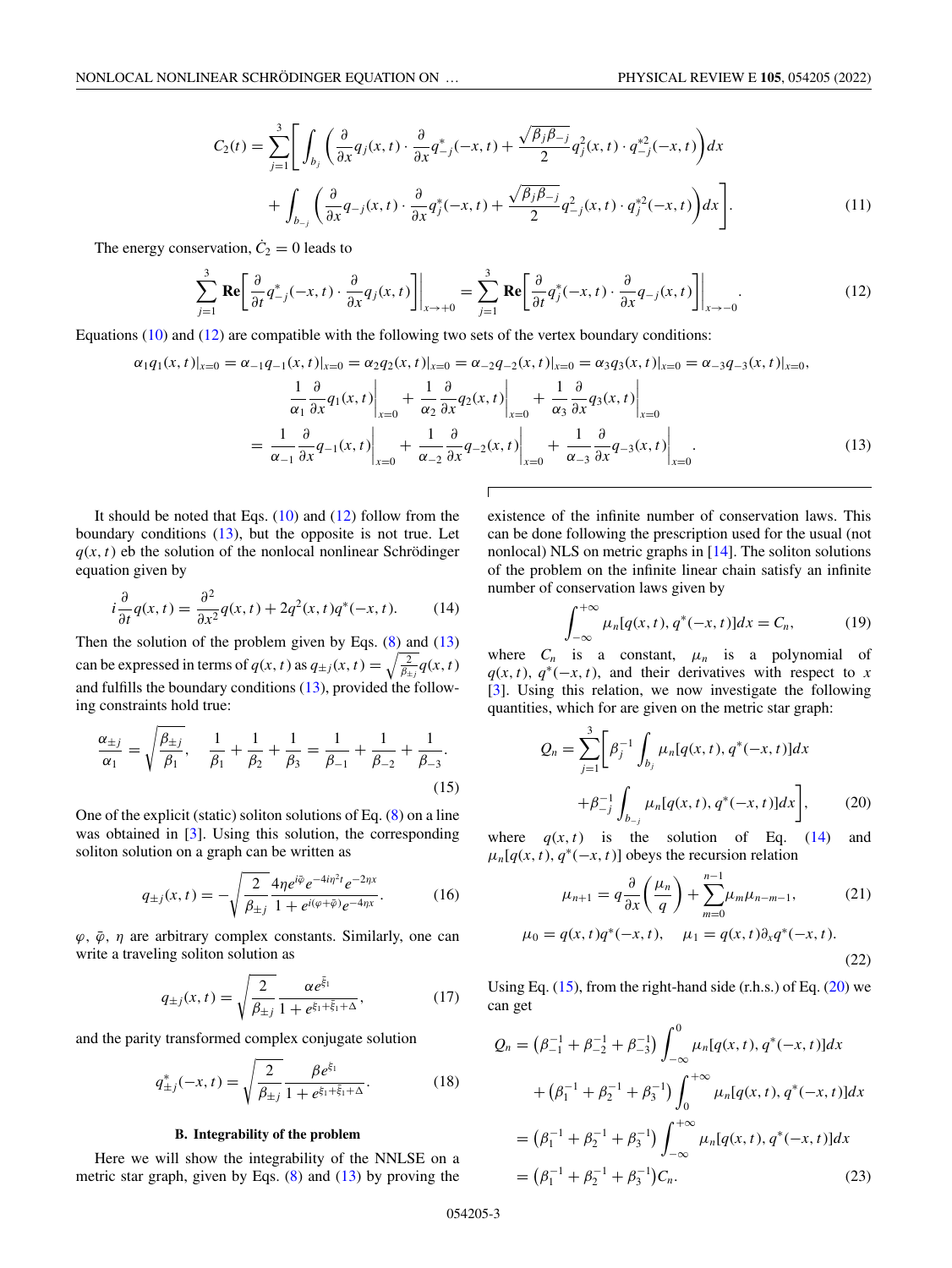<span id="page-3-0"></span>

FIG. 2. Plot of soliton on a metric star graph obtained from nu-merical solution of Eq. [\(8\)](#page-1-0) for the values of  $\beta$ <sub>*j*</sub> fulfilling the sum rule in Eq. [\(8\)](#page-1-0) ( $\beta_{-1} = 1$ ,  $\beta_1 = 1.15$ ,  $\beta_{-2} = 2.19$ ,  $\beta_2 = 1.91$ ,  $\beta_{-3} = 2.42$ ,  $\beta_3 = 2.09$ ). The initial conditions are given on the bonds  $b_{-1}$  and  $b_1$ .

It is clear that, due to the conservation law given by Eq. [\(19\)](#page-2-0),  $Q_n$  is constant, i.e., conserving quantity. Therefore,  $Q_n$  is the constant of motion. This implies that the nonlocal NLSE on the metric star graph has an infinite number of conservation laws and hence is integrable.

#### **C. Numerical results**

It is clear that the above proven integrability of NNLSE [\(8\)](#page-1-0) holds true for the case when constraints given by Eq. [\(15\)](#page-2-0) are fulfilled. Such integrable NNLSE approves different soliton solutions, such as the breathing given by Eq.  $(3)$  and the traveling given by Eq. [\(4\)](#page-1-0) solitons. For the case, when constraints in Eq.  $(15)$  are broken, one needs to solve Eq.  $(8)$  numerically as the initial value problem. As the initial conditions, we will choose values of exact (soliton) solutions Eqs.  $(17)$  and  $(18)$ at  $t = 0$ . The discretization scheme from [\[2\]](#page-9-0) is used in the numerical solution of Eq. [\(1\)](#page-1-0). In Fig. 2 the plots of  $|q_{\pm j}(x, t)|^2$ obtained by solving Eq. [\(8\)](#page-1-0) numerically for the initial conditions imposed on the bond  $b_{-1}$  and  $b_1$  are presented for different time moments,  $t = 0$ , 0.05, 0.1 at the values of  $\beta_{\pm}$ *j* fulfilling the sum rule in Eq. [\(15\)](#page-2-0). A remarkable feature of the traveling solitons is the reflectionless transmission through the vertex. Figure 3 presents similar plots for those values of  $\beta_{\pm i}$ , which do not fulfill the sum rule in Eq. [\(15\)](#page-2-0). Unlike the solitons in Fig. 2, the reflection at the vertex can be observed in this plot. Thus one can conclude that the integrable case provides the reflectionless transmission of solitons through the branching point of the graph. Earlier, such a feature was observed for other evolution equations on graphs, such as the



FIG. 3. Plot of soliton on a metric star graph obtained from numerical solution of Eq. [\(8\)](#page-1-0) for the values of  $\beta_i$  breaking the sum rule in Eq. [\(8\)](#page-1-0) ( $\beta_{-1} = 0.65$ ,  $\beta_1 = 0.79$ ,  $\beta_{-2} = 2.7$ ,  $\beta_2 = 2.09$ ,  $\beta_{-3} = 3.06$ ,  $\beta_3 = 2.87$ ). The initial conditions are given on the bonds *b*<sup>−1</sup> and *b*<sup>1</sup>.

NLS [\[14\]](#page-9-0), sine-Gordon [\[23\]](#page-9-0), and nonlinear Dirac [\[28\]](#page-9-0) equations. The reason for such behavior of solitons described by the nonlinear Schrödinger equation on graphs was explained in [\[32\]](#page-9-0).

#### **D. Extension to a tree graph**

The above treatment can be extended to the case's other graphs. Here we will demonstrate that for a tree graph. One of the possible tree graphs, on which one can write NNLSE, is presented in Fig. 4. The central branch, i.e., the branch at the middle of the graph, is chosen as an origin of the coordinates. Then the bonds can be determined as *b*<sup>−</sup>1, *b*<sup>−</sup>1*mn* ∼ (−∞; 0], *b*<sup>−</sup>1*<sup>m</sup>* ∼ [−*L*1*<sup>m</sup>*; 0], *b*1*<sup>m</sup>* ∼ [0; *L*1*<sup>m</sup>*],  $b_1$ ,  $b_{1mn} \sim [0; +\infty)$ , where  $L_{1m}$  are the lengths of  $b_{\pm 1m}$  bonds



FIG. 4. A sketch of tree graph adopted for nonlocal nonlinear Schrödinger equation.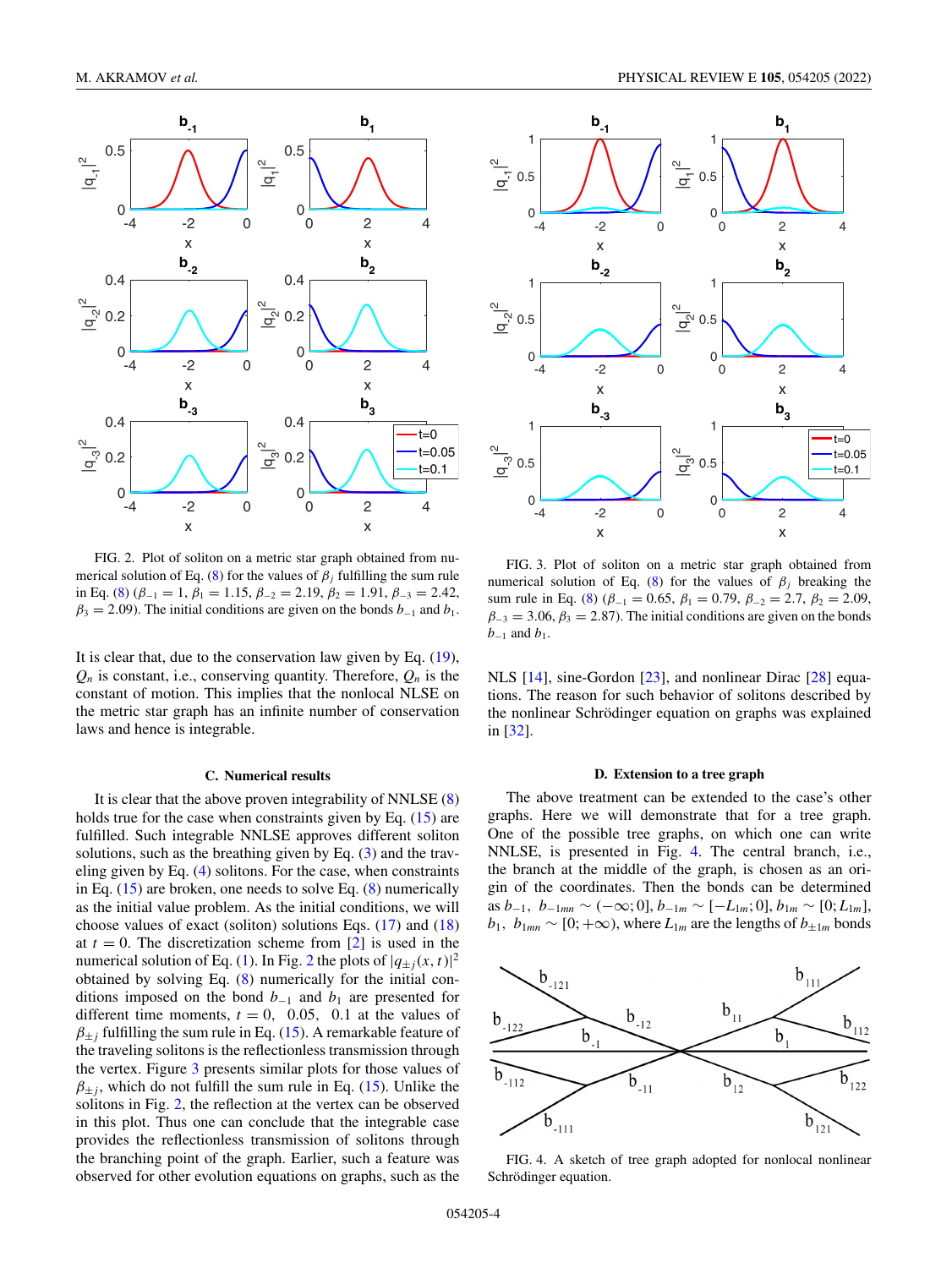<span id="page-4-0"></span>and  $m = 1, 2, n = 1, 2$ . Here the "+" sign is for right-handed bonds and the "−" sign is for left-handed bonds from the center of the tree graph.

On each bond of such a graph, one can write the nonlocal nonlinear Schrödinger equation given by Eq. [\(8\)](#page-1-0) with  $j = \pm 1, \pm 1m, \pm 1mn.$ 

The vertex boundary conditions following from the conservation laws are given as

$$
\alpha_{\pm 1} q_{\pm 1}(x, t)|_{x=0} = \alpha_{\mp 11} q_{\mp 11}(x, t)|_{x=0} = \alpha_{\mp 12} q_{\mp 12}(x, t)|_{x=0},
$$
  

$$
\frac{1}{\alpha_{\pm 1}} \frac{\partial}{\partial x} q_{\pm 1}(x, t)|_{x=0} = \frac{1}{\alpha_{\mp 11}} \frac{\partial}{\partial x} q_{\mp 11}(x, t)|_{x=0}
$$
  

$$
+ \frac{1}{\alpha_{\mp 12}} \frac{\partial}{\partial x} q_{\mp 12}(x, t)|_{x=0},
$$
(24)

$$
\alpha_{\pm 1m} q_{\pm 1m}(x, t)|_{x=\pm L_{1m}} = \alpha_{\pm 1m1} \lim_{x \to \pm 0} q_{\pm 1m1}(x, t)
$$

$$
= \alpha_{\pm 1m2} \lim_{x \to \pm 0} q_{\pm 1m2}(x, t),
$$

$$
\frac{1}{\alpha_{\pm 1m}} \frac{\partial}{\partial x} q_{\pm 1m}(x, t)|_{x=\pm L_{1m}}
$$

$$
= \frac{1}{\alpha_{\pm 1m1}} \lim_{x \to \pm 0} \frac{\partial}{\partial x} q_{\pm 1m1}(x, t)
$$

$$
+ \frac{1}{\alpha_{\pm 1m2}} \lim_{x \to \pm 0} \frac{\partial}{\partial x} q_{\pm 1m2}(x, t). \tag{25}
$$

Assuming that the following sum rules hold true:

$$
\frac{\alpha_{\pm 1}}{\sqrt{\beta_{\pm 1}}} = \frac{\alpha_{\mp 11}}{\sqrt{\beta_{\mp 11}}} = \frac{\alpha_{\mp 12}}{\sqrt{\beta_{\mp 12}}},
$$
\n
$$
\frac{1}{\alpha_{\pm 1}\sqrt{\beta_{\pm 1}}} = \frac{1}{\alpha_{\mp 11}\sqrt{\beta_{\mp 11}}} + \frac{1}{\alpha_{\mp 12}\sqrt{\beta_{\mp 12}}},
$$
\n
$$
\frac{1}{\beta_{\pm 1}} = \frac{1}{\beta_{\mp 11}} + \frac{1}{\beta_{\mp 12}}.
$$
\n
$$
\frac{\alpha_{\pm 1m}}{\sqrt{\beta_{\pm 1m}}} = \frac{\alpha_{\pm 1m1}}{\sqrt{\beta_{\pm 1m1}}} = \frac{\alpha_{\pm 1m2}}{\sqrt{\beta_{\pm 1m2}}},
$$
\n
$$
\frac{1}{\alpha_{\pm 1m}\sqrt{\beta_{\pm 1m}}} = \frac{1}{\alpha_{\pm 1m1}\sqrt{\beta_{\pm 1m1}}} + \frac{1}{\alpha_{\pm 1m2}\sqrt{\beta_{\pm 1m2}}},
$$
\n
$$
\frac{1}{\beta_{\pm 1m}} = \frac{1}{\beta_{\pm 1m1}} + \frac{1}{\beta_{\pm 1m2}},
$$
\n(27)

the soliton solutions on each bond can be written as

$$
q_{\pm 1}(x, t) = \sqrt{\frac{2}{\beta_{\pm 1}}} q(x + S_{\pm 1}, t),
$$
  
\n
$$
q_{\pm 1m}(x, t) = \sqrt{\frac{2}{\beta_{\pm 1m}}} q(x + S_{\pm 1m}, t),
$$
\n
$$
q_{\pm 1mn}(x, t) = \sqrt{\frac{2}{\beta_{\pm 1mn}}} q(x + S_{\pm 1mn}, t),
$$
\n(28)

where  $S_{\pm 1} = S_{\pm 1m} = x_0$ ,  $S_{\pm 1mn} = \pm L_{1m} + x_0$ ,  $x_0$  is the coordinate of the center of the soliton at  $t = 0$ . The integrability of the nonlocal nonlinear Schrödinger equation on a tree graph presented in Fig. [4](#page-3-0) (for the case when the above sum rules are fulfilled) can be shown similarly to that for the star graph. Also, one can show by numerical computations that, for the

integrable case, the transmission of nonlocal PT-symmetric solitons are reflectionless. We note that the above treatment can be directly extended to other graph topologies, provided a graph consists of an even number of bonds symmetrically positioned with respect to the origin of the coordinates, i.e., one has an equal number of bonds on each side of the origin of the coordinates. In addition, at least four bonds of the graph should be semi-infinite. Unlike the solution of the usual nonlinear Schrödinger equation on graphs, the solution of the PT-symmetric nonlocal nonlinear NLSE on graphs is much more complicated which makes the dynamics of nonlocal solitons richer than that for the usual soliton. This last also implies the existence of more tools for tuning the soliton dynamics.

### **IV. SOLITON GENERATION**

### **A. Soliton generation in linear PT-symmetric optical fibers**

Here we consider the problem of soliton generation described in terms of the nonlocal nonlinear Schrödinger equation [\(1\)](#page-1-0). The problem of soliton generation in optical fibers is of fundamental and practical importance for modern optoelectronics and information technologies. Hasegawa and Tappert [\[38\]](#page-9-0) first proposed using optical solitons as carriers of information in high-speed communication systems in the early 1970s. Further development of the idea later led to advanced optoelectronic and information technologies based on the use of solitons in optical fibers (see, e.g., [\[39–47\]](#page-9-0) for a review). The dynamics of generated solitons strongly depends on the shape of the initial pulse profile. This makes choosing an initial pulse profile an effective tool for tuning the soliton propagation. Mathematically, the problem of soliton generation is reduced to the Cauchy problem for the nonlinear evolution equation, governing the dynamics of the soliton. An important task arising in this context, besides soliton dynamics, is finding the number of generated solitons using the given initial condition. In the case of long (unbranched) fibers such a problem was studied in [\[48–56\]](#page-9-0). In [\[49\]](#page-9-0), an effective method for computing the number of generated solitons was proposed. The extension of the approach for other initial pulse profiles was proposed later in [\[50\]](#page-9-0). The mathematical treatment of soliton generation on a half line was considered [\[52\]](#page-9-0). The generation in optical solitons in fibers with a dual-frequency input was considered in [\[53\]](#page-9-0). Soliton generation and their instability are investigated in a system of two parallel-coupled fibers, with a pumped (active) nonlinear dispersive core and a lossy (passive) linear one in [\[57\]](#page-9-0). Unlike the problem of soliton dynamics, studied in the previous sections, the problem of soliton generation can be reduced to an initial value problem for Eq. [\(1\)](#page-1-0). The solution of such problems are different than those single- and multisoliton ones, obtained from inverse scattering and Hirota's method. Therefore, the shape of such generated solitons are no longer maintained during their propagation due to the radiation effects. An important task of soliton generation problem is finding the number of solitons generated for a given initial pulse profile. An effective method for solving such a task was proposed in [\[49\]](#page-9-0), which was later applied for different types of the pulse profile in [\[50,53\]](#page-9-0). Thus, from the mathematical viewpoint, the problem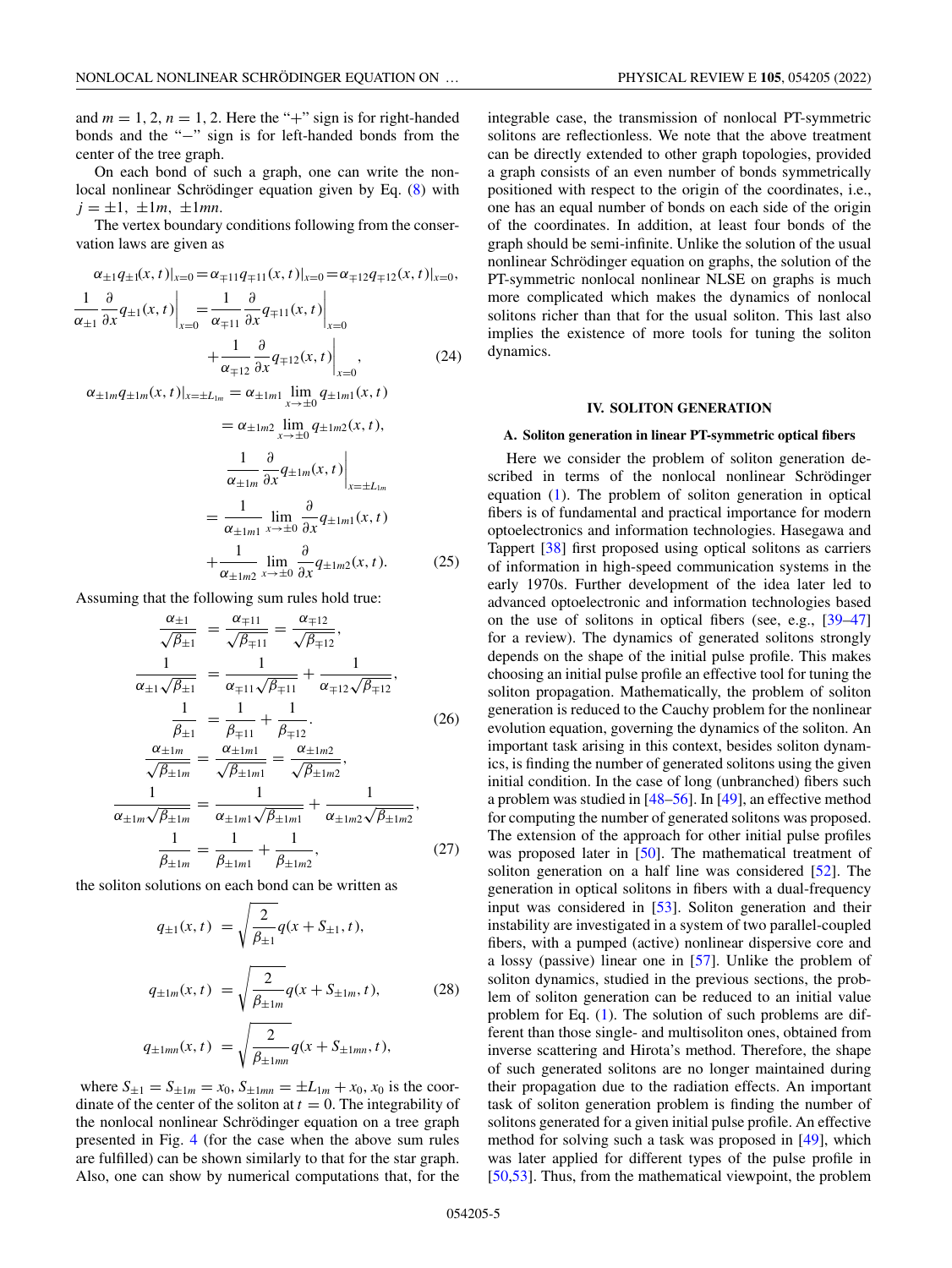<span id="page-5-0"></span>of generation of PT-symmetric, nonlocal solitons is given in terms of Eq. [\(1\)](#page-1-0) for which the following initial condition is imposed:

$$
q(x,0) = f(x). \tag{29}
$$

The starting point in the calculation of the number of solitons generated for a given initial pulse profile is the Zakharov-Shabat problem. For Eq. [\(1\)](#page-1-0) the Zakharov-Shabat problem is given in terms of the following AKNS system:

$$
\frac{\partial v^{(1)}}{\partial x} = -ikv^{(1)} + q(x, 0)v^{(2)},
$$
  
\n
$$
\frac{\partial v^{(2)}}{\partial x} = ikv^{(2)} - q^*(-x, 0)v^{(1)}.
$$
\n(30)

Let us consider the special family of the initial potentials

$$
q(x, 0) = Q(x, 0)e^{i(\delta + \pi/2)},
$$
  
\n
$$
q^*(-x, 0) = Q(-x, 0)e^{-i(\delta + \pi/2)},
$$
\n(31)

where  $Q(x, 0)$  is the real function and  $\delta (0 \le \delta \le 2\pi)$  is the arbitrary constant. One can show that the transformations

$$
v^{(1)} \to V^{(1)} e^{i\gamma}, \quad v^{(2)} \to V^{(2)} e^{i(\gamma - \delta)} \tag{32}
$$

lead to the following eigenvalue problem:

$$
\frac{\partial V^{(1)}}{\partial x} = -ikV^{(1)} + iQ(x, 0)V^{(2)},
$$
  
\n
$$
\frac{\partial V^{(2)}}{\partial x} = ikV^{(2)} + iQ(-x, 0)V^{(1)}.
$$
 (33)

Following [\[50\]](#page-9-0), one can define the number of the zeros of the Jost coefficients  $a(k)$  at  $k = 0$ .

If the initial condition is symmetric to the point  $x = 0$ :  $Q(x, 0) = Q(-x, 0)$  then the formal solution of Eq. (33) with  $k = 0$  are

$$
V^{(1)}(x, 0) = \exp[-iS(x)] \bigg( C^{(1)} \int_{-\infty}^{x} Q(x', 0) \exp[2iS(x')] dx' + C^{(2)} \bigg),
$$
  
\n
$$
V^{(2)}(x, 0) = -iC^{(1)} \exp[iS(x)] - V^{(1)},
$$
\n(34)

where

$$
S(x) = \int_{-\infty}^{x} Q(x', 0) dx'.
$$

 $\Gamma$ 

If one chooses  $V^{(1)}(x, 0) \to 0$  for  $x \to -\infty$ , then  $C^{(2)} = 0$ , and we have

$$
a(0) = \lim_{x \to +\infty} V^{(2)}(x, 0)
$$
  
=  $-iC^{(1)} \left( \exp(iS_0) - i \exp(-iS_0) \int_{-\infty}^{+\infty} Q(x, 0) \exp[2iS(x)) dx \right) = -iC^{(1)} \cos S_0,$  (35)

where

$$
S_0 = \int_{-\infty}^{+\infty} Q(x, 0) dx.
$$
 (36)

From Eq.  $(35)$  for the soliton number we get

$$
N = \left\langle \frac{1}{2} + \frac{S_0}{\pi} \right\rangle. \tag{37}
$$

Noting that for the initial pulses given by Eq. (31) for any *x* and with  $Q(x, 0) > 0$ ,

$$
S_0 \equiv \int_{-\infty}^{+\infty} Q(x, 0) dx = \int_{-\infty}^{+\infty} |q(x, 0)| dx = F,
$$
 (38)

we have, from Eqs.  $(37)$  and  $(38)$ ,

$$
N = \left\langle \frac{1}{2} + \frac{F}{\pi} \right\rangle. \tag{39}
$$

Here we consider the number of generated solitons for the rectangular initial pulse profile (see Fig. 5):

$$
q(x, 0) = \begin{cases} 0, & \text{for} \quad |x| > \frac{1}{2}a, \\ b, & \text{for} \quad |x| \leq \frac{1}{2}a, \end{cases} \qquad b > 0.
$$

Using the above approach for this profile leads to

$$
F = \int_{-\infty}^{+\infty} |q(x,0)| dx = ab, \quad N = \left\langle \frac{1}{2} + \frac{ab}{\pi} \right\rangle.
$$

This equation provides the relation between the initial pulse profile and number of generated solitons, described by the PTsymmetric nonlocal nonlinear Schrödinger equation [\(1\)](#page-1-0).

To demonstrate the soliton generation visually, in Fig. [6](#page-6-0) we present the plots of the numerical solution of the initial value



FIG. 5. Initial pulse profile.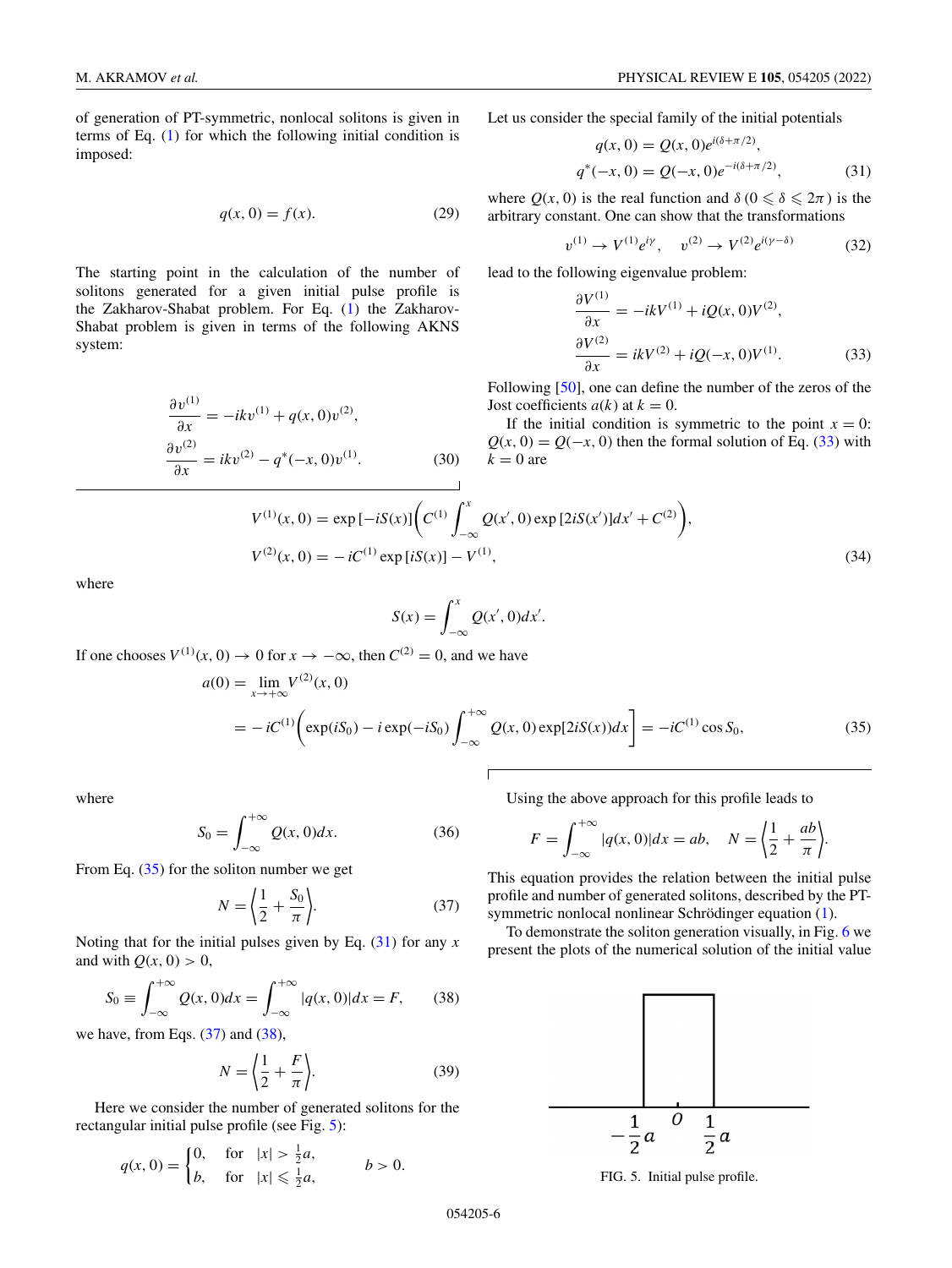<span id="page-6-0"></span>

FIG. 6. Numerical solution of initial value problem given by Eqs. [\(1\)](#page-1-0) and [\(29\)](#page-5-0) for rectangular initial pulse profile, demonstrating generation of two solitons on a line.

problem given by Eqs. [\(1\)](#page-1-0) and [\(29\)](#page-5-0), where the initial pulse profile,  $q(x, 0)$ , is chosen in rectangular form (see Fig. [5\)](#page-5-0) with  $a = 3$  and  $b = 2$ .

### **B. Soliton generation in star-shaped optical waveguide network**

The above approach can be applied for soliton generation in branched waveguides, by modeling these later in terms of metric graphs. Earlier, soliton generation in networks described in terms of the usual (classical) nonlinear Schrödinger equation on graphs was studied in [\[35\]](#page-9-0). Here we address the model for generation of PT-symmetric nonlocal solitons in a six-bond, star-branched network (see Fig. [1\)](#page-1-0) described in terms of the initial value problem for Eq. [\(8\)](#page-1-0).

Here, using the prescription of the previous section, we will provide brief derivation of the relation between the number of generated solitons and the initial pulse profile in a branched optical waveguide, which is modeled in terms of the star graph presented in Fig. 7. Consider the following Zakharov-Shabat problem for the NNLS equation [\(8\)](#page-1-0):

$$
\frac{\partial v_{\pm j}^{(1)}}{\partial x} = -ikv_{\pm j}^{(1)} + \sqrt{\frac{\beta_{\pm j}}{2}} q_{\pm j}(x, 0) v_{\pm j}^{(2)},
$$

$$
\frac{\partial v_{\pm j}^{(2)}}{\partial x} = ikv_{\pm j}^{(2)} - \sqrt{\frac{\beta_{\mp j}}{2}} q_{\mp j}^*(-x, 0) v_{\pm j}^{(1)},
$$
(40)



FIG. 7. Initial pulse profile for the star graph.

where  $q_{\pm i}(x, 0)$  are the initial conditions (initial pulse profiles) for Eq. [\(8\)](#page-1-0). Introducing the special family of the initial potentials given by

$$
q_{\pm j}(x, 0) = Q_{\pm j}(x, 0)e^{i(\delta_{\pm j} + \pi/2)},
$$
  
\n
$$
q_{\pm j}^*(-x, 0) = Q_{\pm j}(-x, 0)e^{-i(\delta_{\pm j} + \pi/2)},
$$
\n(41)

where  $Q_{\pm j}(x, 0)$  are the real functions and  $\delta_{\pm j}$  ( $0 \le \delta_{\pm j} \le$  $2\pi$ ) are arbitrary constants, one can show that the transformations

$$
v_{\pm j}^{(1)} \to V_{\pm j}^{(1)} e^{i\gamma_{\pm j}}, \quad v_{\pm j}^{(2)} \to V_{\pm j}^{(2)} e^{i(\gamma_{\pm j} - \delta_{\pm j})}
$$
(42)

lead to the following eigenvalue problem:

$$
\frac{\partial V_{\pm j}^{(1)}}{\partial x} = -ikV_{\pm j}^{(1)} + i\sqrt{\frac{\beta_{\pm j}}{2}} Q_{\pm j}(x,0)V_{\pm j}^{(2)}, \n\frac{\partial V_{\pm j}^{(2)}}{\partial x} = ikV_{\pm j}^{(2)} + i\sqrt{\frac{\beta_{\mp j}}{2}} Q_{\mp j}(-x,0)V_{\pm j}^{(1)}.
$$
\n(43)

,

From a physical viewpoint, the generation of the single quiescent soliton will occur with a smaller energy than the soliton pair. Therefore, following [\[50\]](#page-9-0), we will define the number of the zeros of the Jost coefficients  $a_{\pm i}(k)$  at  $k = 0$ . If the initial condition is symmetric with respect to the point  $x = 0$ :

$$
Q_{\mp j}(-x, 0) = \sqrt{\frac{\beta_{\pm j}}{\beta_{\mp j}}} Q_{\pm j}(x, 0).
$$
  
The formal solutions of Eq. (43) with  $k = 0$  are

$$
V_{-j}^{(1)}(x,0) = \exp[-iS_{-j}(x)] \left( C_{-j}^{(1)} \int_{-\infty}^{x} Q_{-j}(x',0) \exp[2iS_{-j}(x')] dx' + C_{-j}^{(2)} \right)
$$
  
\n
$$
V_{-j}^{(2)}(x,0) = -iC_{-j}^{(1)} \exp[iS_{-j}(x)] - V_{-j}^{(1)},
$$
  
\n
$$
V_{j}^{(1)}(x,0) = \exp[-iS_{j}(x)] \left( C_{j}^{(1)} \int_{0}^{x} Q_{j}(x',0) \exp[2iS_{j}(x')] dx' + C_{j}^{(2)} \right),
$$
  
\n
$$
V_{j}^{(2)}(x,0) = -iC_{j}^{(1)} \exp[iS_{j}(x)] - V_{j}^{(1)},
$$
  
\n
$$
S_{-j}(x) = \sqrt{\frac{\beta_{-j}}{2}} \int_{-\infty}^{x} Q_{-j}(x',0) dx',
$$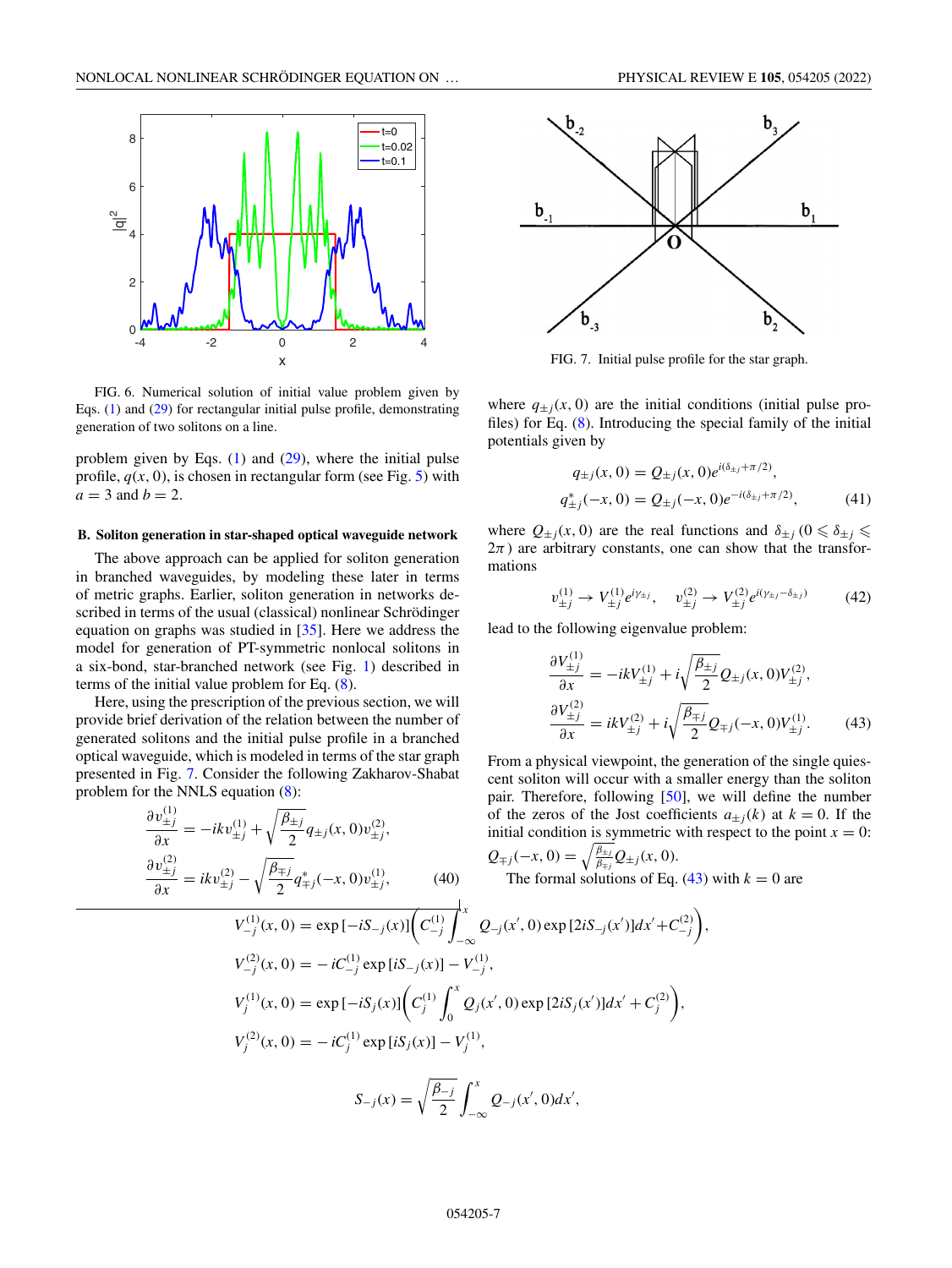<span id="page-7-0"></span>and

$$
S_j(x) = \sqrt{\frac{\beta_j}{2}} \int_0^x Q_j(x', 0) dx'.
$$

If one chooses  $V_{-j}^{(1)}(x,0) \to 0$  for  $x \to -\infty$  and  $V_j^{(1)}(x,0) \to 0$  for  $x \to +0$ , then  $C_{\pm j}^{(2)} = 0$ , and we have

$$
a_{-j}(0) = \lim_{x \to -0} V_{-j}^{(2)}(x, 0)
$$
  
=  $-iC_{-j}^{(1)} \left( \exp(iF_{-j}) - i \exp(-iF_{-j}) \int_{-\infty}^{0} Q_{-j}(x, 0) \exp[2iS_{-j}(x)] dx \right) = -iC_{-j}^{(1)} \cos F_{-j},$  (44)  

$$
a_{j}(0) = \lim_{x \to +\infty} V_{j}^{(2)}(x, 0)
$$

$$
= -iC_j^{(1)}\bigg(\exp(iF_j) - i\exp(-iF_j)\int_0^{+\infty} Q_j(x,0)\exp[2iS_j(x)]dx\bigg) = -iC_j^{(1)}\cos F_j.
$$
 (45)

Noting that, for the initial pulses given by Eq. [\(41\)](#page-6-0) for any *x* and with  $Q_{\pm j}(x, 0) > 0$ ,

$$
F_{\pm j} = \sqrt{\frac{\beta_{\pm j}}{2}} \int_{b_{\pm j}} Q_{\pm j}(x, 0) dx = \sqrt{\frac{\beta_{\pm j}}{2}} \int_{b_{\pm j}} |q_{\pm j}(x, 0)| dx.
$$
\n(46)

From Eqs. (44) and (45) for the soliton number we get

$$
N_{\pm j} = \left\langle \frac{1}{2} + \frac{F_{\pm j}}{\pi} \right\rangle, \quad N = \sum_{j=1}^{3} (N_{-j} + N_j). \tag{47}
$$

Now consider the star graph with rectangle initial pulse (see Fig. [7\)](#page-6-0). For such a profile, the initial condition is given at the vertex and can be written as  $q_{\pm j}(x, 0) = \sqrt{\frac{2}{\beta_{\pm j}}} \psi_{\pm j}(x)$ :

$$
\psi_{-j}(x) = \begin{cases} 0, & \text{for } x < -\frac{1}{2}a, \\ b, & \text{for } -\frac{1}{2}a \leq x \leq 0, \end{cases}
$$
\n
$$
\psi_j(x) = \begin{cases} 0, & \text{for } x > \frac{1}{2}a, \\ b, & \text{for } 0 \leq x \leq \frac{1}{2}a, \end{cases}
$$

where  $b > 0$ .

The number of generated solitons can be written as

$$
F_{\pm j} = \sqrt{\frac{\beta_{\pm j}}{2}} \int_{b_{\pm j}} |q_{\pm j}(x, 0)| dx = \frac{ab}{2},
$$
  

$$
N = 6 \left\langle \frac{1}{2} + \frac{ab}{2\pi} \right\rangle.
$$
 (48)

Another initial pulse profile is the Gaussian one, given by

$$
q_{\pm j}(x,0) = \sqrt{\frac{2}{\beta_{\pm j}}} A \exp\left[-\frac{1}{2}(1 - i\alpha)\left(\frac{x}{\sigma}\right)^{2m}\right].
$$
 (49)

Utilizing the above approach for this profile leads to

$$
F_{\pm j} = \sqrt{\frac{\beta_{\pm j}}{2}} \int_{b_{\pm j}} |q_{\pm j}(x, 0)| dx = \frac{2^{\frac{1}{2m}} A \sigma}{2m} \Gamma\left(\frac{1}{2m}\right),
$$
  

$$
N = 6 \left\langle \frac{1}{2} + \frac{2^{\frac{1}{2m}} A \sigma}{2\pi m} \Gamma\left(\frac{1}{2m}\right) \right\rangle.
$$

We note that Eq.  $(47)$  for the number of generated solitons is derived under the assumption that the sum rule in Eq. [\(15\)](#page-2-0) is fulfilled, which is equivalent to the integrability of the

NNLS equation on the graph. For the case, when the sum rule is broken, one needs to solve the problem numerically, by imposing, e.g., the initial conditions given by Eq. (49). The plots of the soliton profiles obtained by numerical solution of Eq. [\(8\)](#page-1-0) are presented in Fig. 8 for the time moments,  $t = 0$ ,  $t = 0.06$ , and  $t = 0.12$ . The same discretization scheme as in the previous section is used for the numerical solution of the initial value problem for the NNLS equation on a star graph. An important feature of the soliton generation, i.e., breaking of the initial pulse profile due to the radiation can be observed from the plots of Fig. 8.

Again, to show the soliton generation visually, in Fig. [9,](#page-8-0) presents the plots of the numerical solution of the initial value



FIG. 8. Evolution of the solitons profile on time at  $t = 0$  (red line),  $t = 0.06$  (green line), and  $t = 0.12$  (blue line) on the star graph, showing the radiation during the soliton propagation.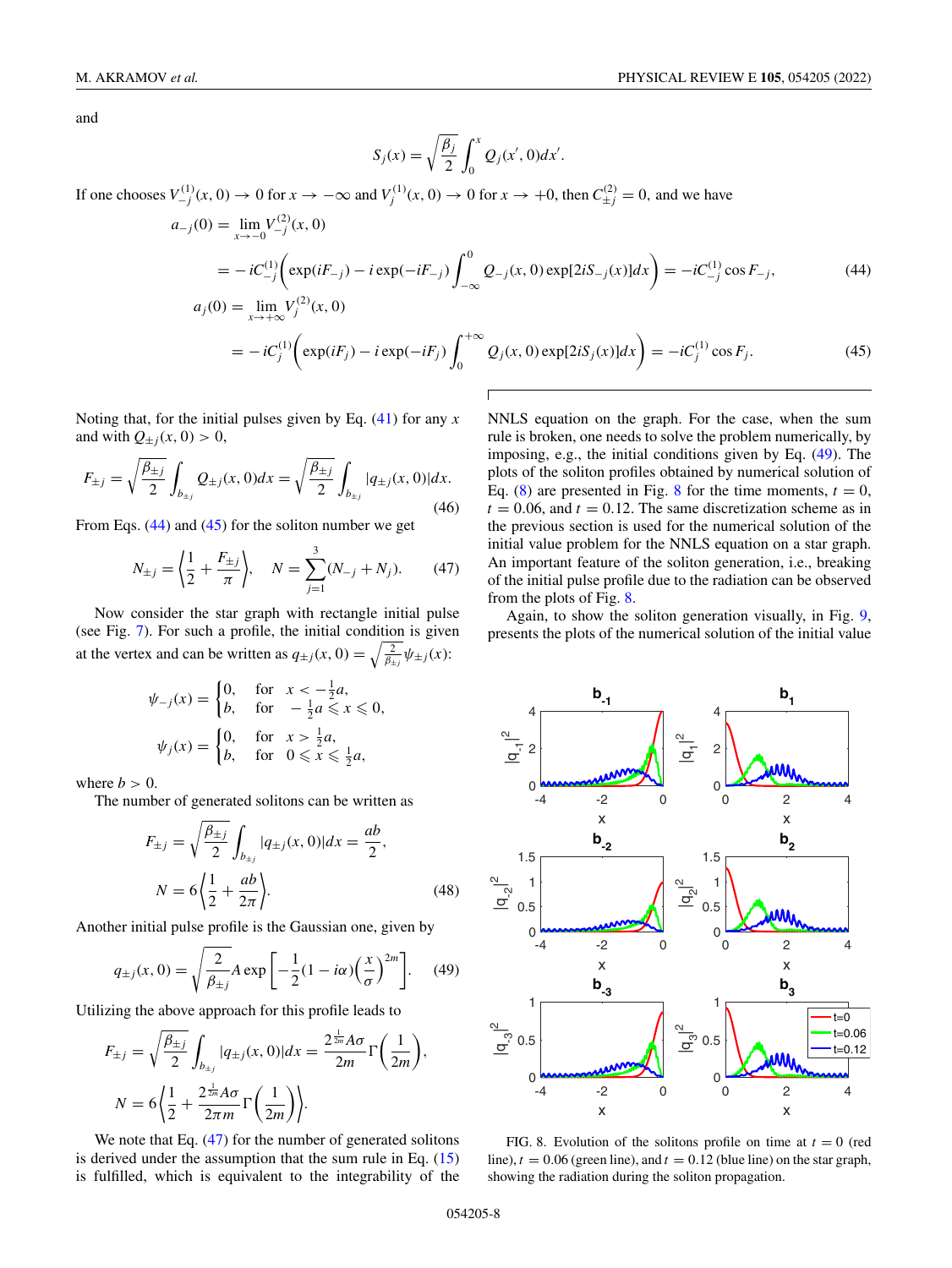<span id="page-8-0"></span>

FIG. 9. Numerical solution of initial value problem given by Eqs. [\(8\)](#page-1-0) and [\(13\)](#page-2-0), for the initial rectangular pulse profile (see Fig. [7\)](#page-6-0), demonstrating generation of six solitons on a star graph. The nonlinearity coefficients are chosen as  $\beta_{-1} = 1$ ,  $\beta_1 = 1.15$ ,  $\beta_{-2} = 2.19$ ,  $\beta_2 = 1.91, \beta_{-3} = 2.42, \beta_3 = 2.09.$ 

problem given by Eqs.  $(8)$  and  $(13)$ , by imposing the initial condition in the form of the rectangular pulse (see Fig. [7\)](#page-6-0) with  $a = 3$  and  $b = 2$ . The sizes of the initial pulses, i.e., the values of *a* and *b* correspond to the generation of six solitons in Eq. [\(48\)](#page-7-0).

#### **C. Extension to a tree graph**

The approach developed in the previous subsection can be extended for modeling of soliton generation in arbitrary networks. Here we demonstrate this for tree-branched networks presented in Fig. [4.](#page-3-0) Choosing the initial pulse profile at each vertex  $[q_e(x, 0) = \sqrt{\frac{2}{\beta_e}} \psi_e(x)]$  in the forms (see Fig. 10)

$$
\psi_{\pm 1}(x) = \begin{cases} 0, & |x| > \frac{1}{2}a, \\ A, & 0 \le |x| \le \frac{1}{2}a, \end{cases}
$$

$$
\psi_{\pm 1m}(x) = \begin{cases} A, & 0 \le |x| \le \frac{1}{2}a, \\ 0, & \frac{1}{2}a < |x| < L_{1m} - \frac{1}{2}a, \\ A_n, & L_{1m} - \frac{1}{2}a \le |x| \le L_{1m}, \end{cases}
$$

$$
\psi_{\pm 1mn}(x) = \begin{cases} A_n, & 0 \le |x| \le \frac{1}{2}a, \\ 0, & |x| > \frac{1}{2}a, \end{cases}
$$

for the number of solitons we have

$$
N_e = \left\langle \frac{1}{2} + \frac{F_e}{\pi} \right\rangle, \quad N = \sum_{e \in \Omega} N_e,\tag{50}
$$



FIG. 10. Initial pulse profile for the tree graph.

where  $\Omega = {\pm 1; \pm 1m; \pm 1mn}$  and

$$
F_{\pm 1} = \sqrt{\frac{\beta_{\pm 1}}{2}} \int_{b_{\pm 1}} |q_{\pm 1}(x, 0)| dx = \frac{aA}{2},
$$
  
\n
$$
F_{\pm 1m} = \sqrt{\frac{\beta_{\pm 1m}}{2}} \int_{b_{\pm 1m}} |q_{\pm 1m}(x, 0)| dx = \frac{a}{2} (A + A_m),
$$
  
\n
$$
F_{\pm 1mn} = \sqrt{\frac{\beta_{\pm 1mn}}{2}} \int_{b_{\pm 1mn}} |q_{\pm 1mn}(x, 0)| dx = \frac{aA_m}{2}.
$$

Again, for the case, when the constraints given by Eqs.  $(26)$ and  $(27)$  are not fulfilled, Eq.  $(50)$  cannot be used for finding the number of solitons generated and the NNLS equation should be solved numerically.

# **V. CONCLUSION**

In this paper we studied the dynamics of solitons described by PT-symmetric nonlocal nonlinear Schrödinger equation on networks by modeling these later in terms of metric graphs. The integrability of the problem in the case of fulfilling certain constraints given in terms of nonlinearity coefficients is shown. Exact soliton solutions, which are valid for this case, are obtained. For the case, when the constraints are broken the problem is solved numerically. The analysis of the soliton dynamics shows the absence of the back scattering in the transmission of the soliton through the graph node, is the sum rule in Eq.  $(15)$  is fulfilled. When this sum rule is broken, the transmission is accompanied by the scattering of solitons at the node. The treatment is extended for the tree graph and the possibility for the extension for other complicated graphs is discussed. The problem of generation of PT-symmetric nonlocal solitons is also studied with the focus on the calculation of the (generated) soliton number. A model for the generation of (more than one) solitons from a given initial pulse in line and branched optical fibers is proposed. The exact expression for the number of solitons generated is derived. In the case of optical waveguide networks, the problem is solved for star- and tree-branched networks. The approach used in this paper can be directly extended to arbitrary network topologies. The above model can be applied for describing the soliton generation and propagation in optical fiber networks, where each branch has self-induced gain-loss and other branched waveguides generating a self-induced PTsymmetric potential. The experimental realization of such